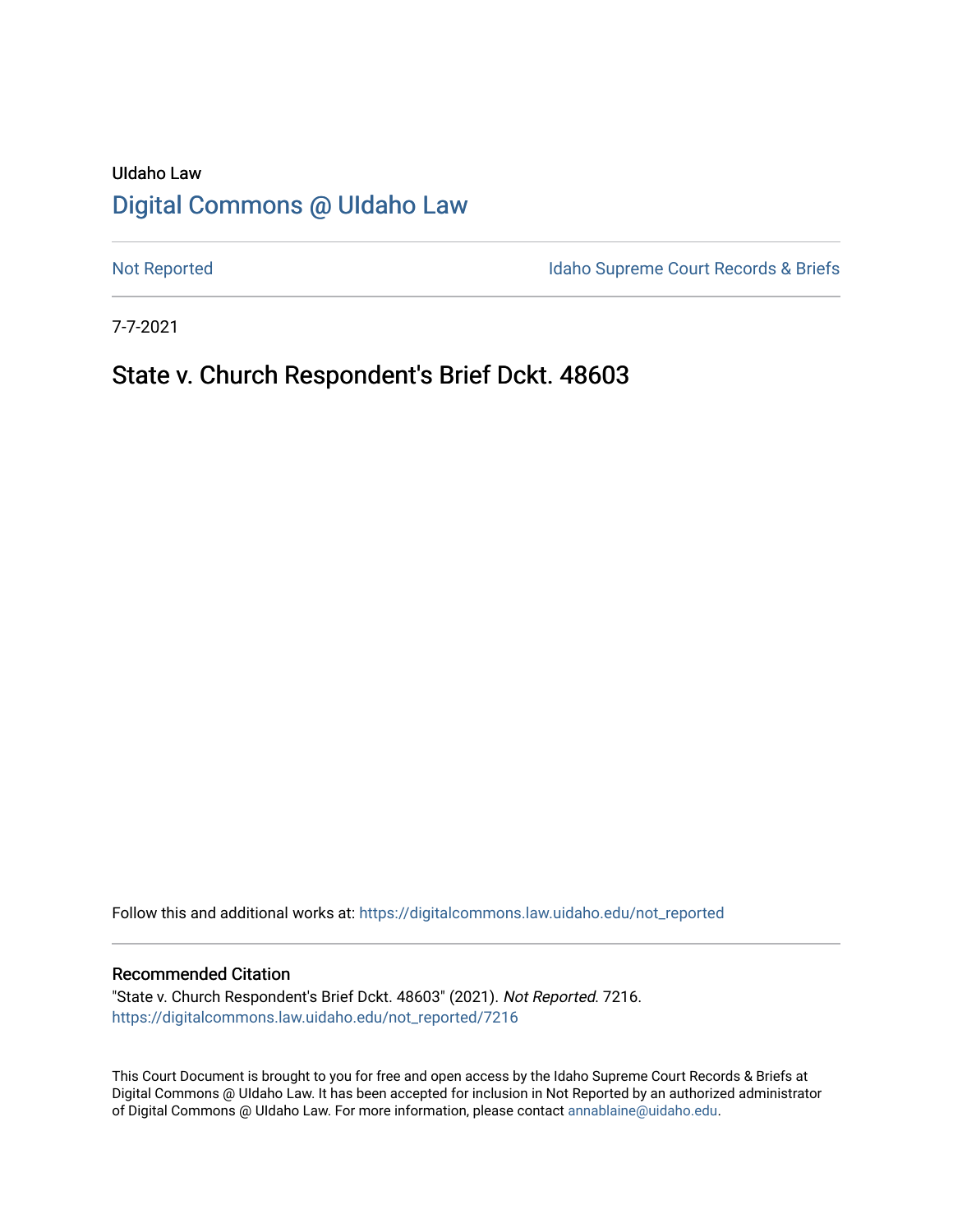Electronically Filed 7/7/2021 9:57 AM Idaho Supreme Court Melanie Gagnepain, Clerk of the Court By: Brad Thies, Deputy Clerk

#### **IN THE SUPREME COURT OF THE STATE OF IDAHO**

**) ) ) ) ) ) ) ) ) )**

**STATE OF IDAHO, Plaintiff-Respondent, v. PHILIP RAYMOND CHURCH, Defendant-Appellant.**

**No. 48603-2021** 

**Ada County Case No. CR-FE-2011-18221** 

**BRIEF OF RESPONDENT** \_\_\_\_\_\_\_\_\_\_\_\_\_\_\_\_\_\_\_\_\_\_\_\_

\_\_\_\_\_\_\_\_\_\_\_\_\_\_\_\_\_\_\_\_\_\_\_\_

**APPEAL FROM THE DISTRICT COURT OF THE FOURTH JUDICIAL DISTRICT OF THE STATE OF IDAHO, IN AND FOR THE COUNTY OF ADA**

\_\_\_\_\_\_\_\_\_\_\_\_\_\_\_\_\_\_\_\_\_\_\_\_

**HONORABLE JASON D. SCOTT District Judge**

\_\_\_\_\_\_\_\_\_\_\_\_\_\_\_\_\_\_\_\_\_\_\_\_

**LAWRENCE G. WASDEN Attorney General State of Idaho**

**MARK A. KUBINSKI Deputy Attorney General Chief, Criminal Law Division**

**MARK W. OLSON Deputy Attorney General Criminal Law Division P. O. Box 83720 Boise, Idaho 83720-0010 (208) 334-4534 E-mail: ecf@ag.idaho.gov** 

**ATTORNEYS FOR PLAINTIFF-RESPONDENT** **PHILIP RAYMOND CHURCH 7121 San Fernando Boise, Idaho 83701 (360) 560-2423** 

**PRO SE DEFENDANT-APPELLANT**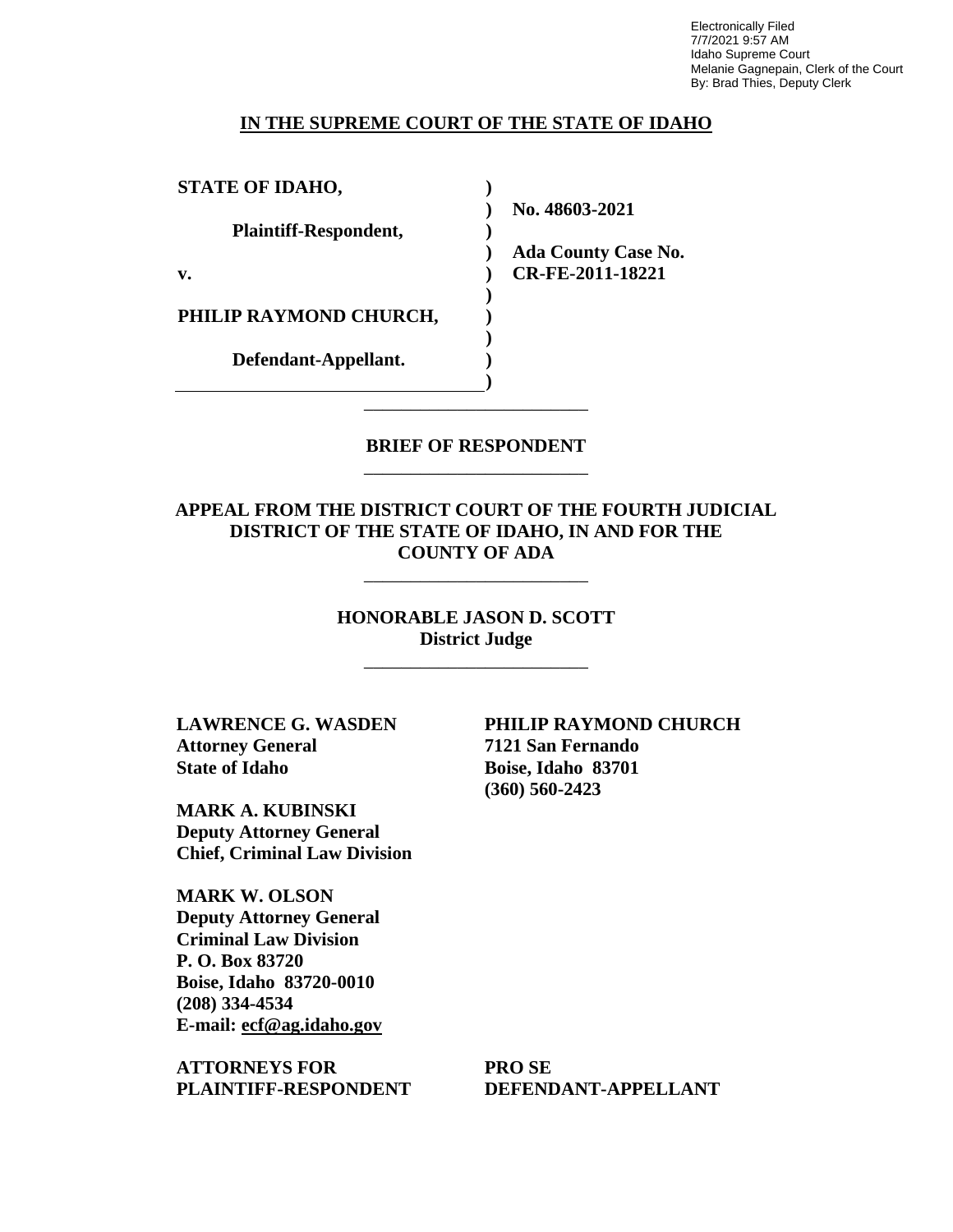# **TABLE OF CONTENTS**

|  |                 | Church Has Failed To Demonstrate That The District Court Erred                                                    |  |  |
|--|-----------------|-------------------------------------------------------------------------------------------------------------------|--|--|
|  | $A_{\cdot}$     |                                                                                                                   |  |  |
|  | <b>B.</b>       |                                                                                                                   |  |  |
|  | $\mathcal{C}$ . | The District Court Correctly Determined That Church Was<br>Not Entitled To Credit For Time Served For The Periods |  |  |
|  |                 |                                                                                                                   |  |  |
|  |                 |                                                                                                                   |  |  |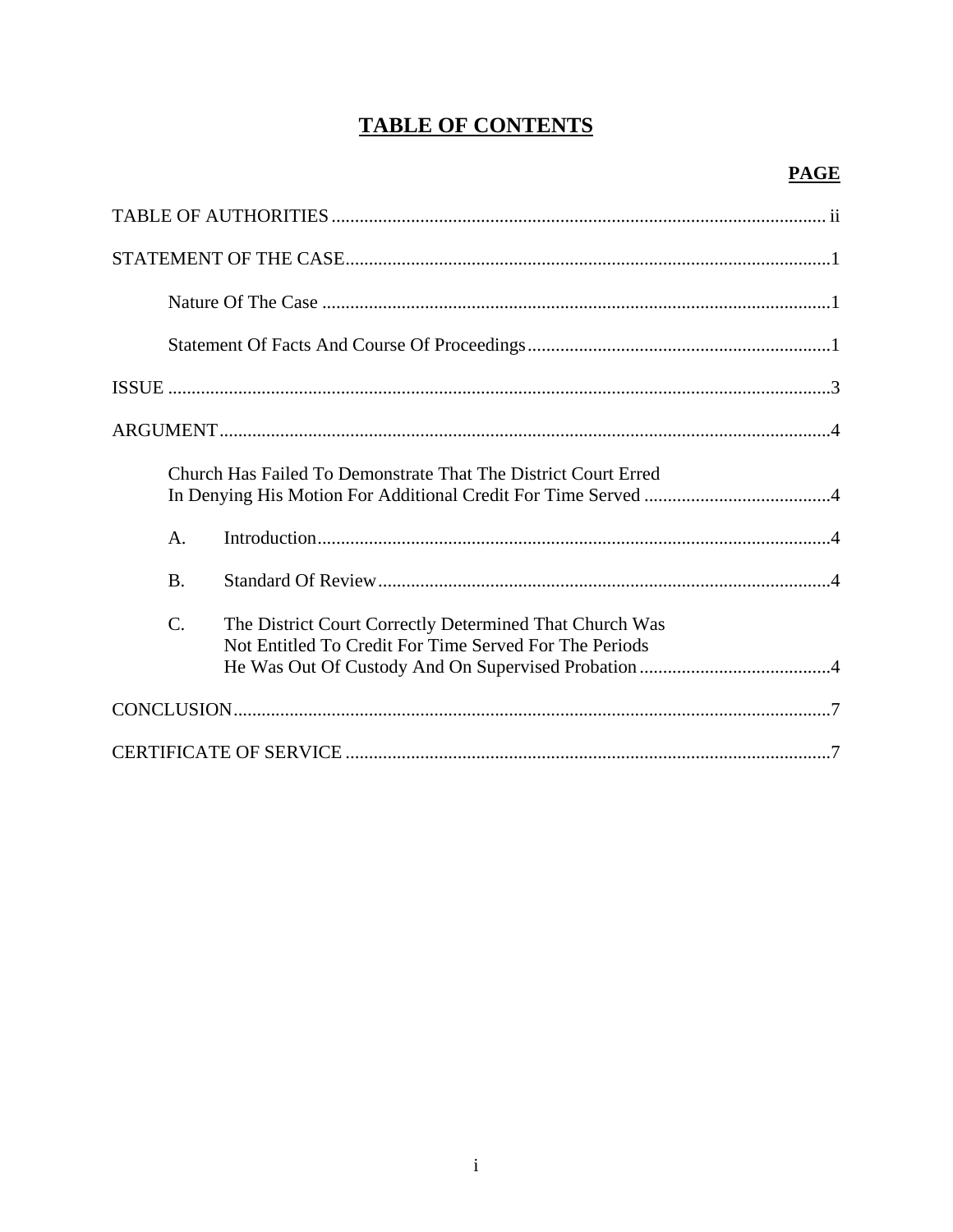# **TABLE OF AUTHORITIES**

| <b>CASES</b><br><b>PAGE</b>                                                        |  |
|------------------------------------------------------------------------------------|--|
|                                                                                    |  |
| Mickelsen v. Idaho State Corr. Inst., 131 Idaho 352, 955 P.2d 1131 (Ct. App. 1998) |  |
|                                                                                    |  |
|                                                                                    |  |
|                                                                                    |  |
|                                                                                    |  |
|                                                                                    |  |
|                                                                                    |  |
|                                                                                    |  |
|                                                                                    |  |
|                                                                                    |  |
|                                                                                    |  |
|                                                                                    |  |
|                                                                                    |  |
| Verska v. Saint Alphonsus Reg'l Med. Ctr., 151 Idaho 889, 265 P.3d 502 (2011) 5    |  |
| <b>STATUTES</b>                                                                    |  |
|                                                                                    |  |
|                                                                                    |  |
| <b>RULES</b>                                                                       |  |
|                                                                                    |  |
|                                                                                    |  |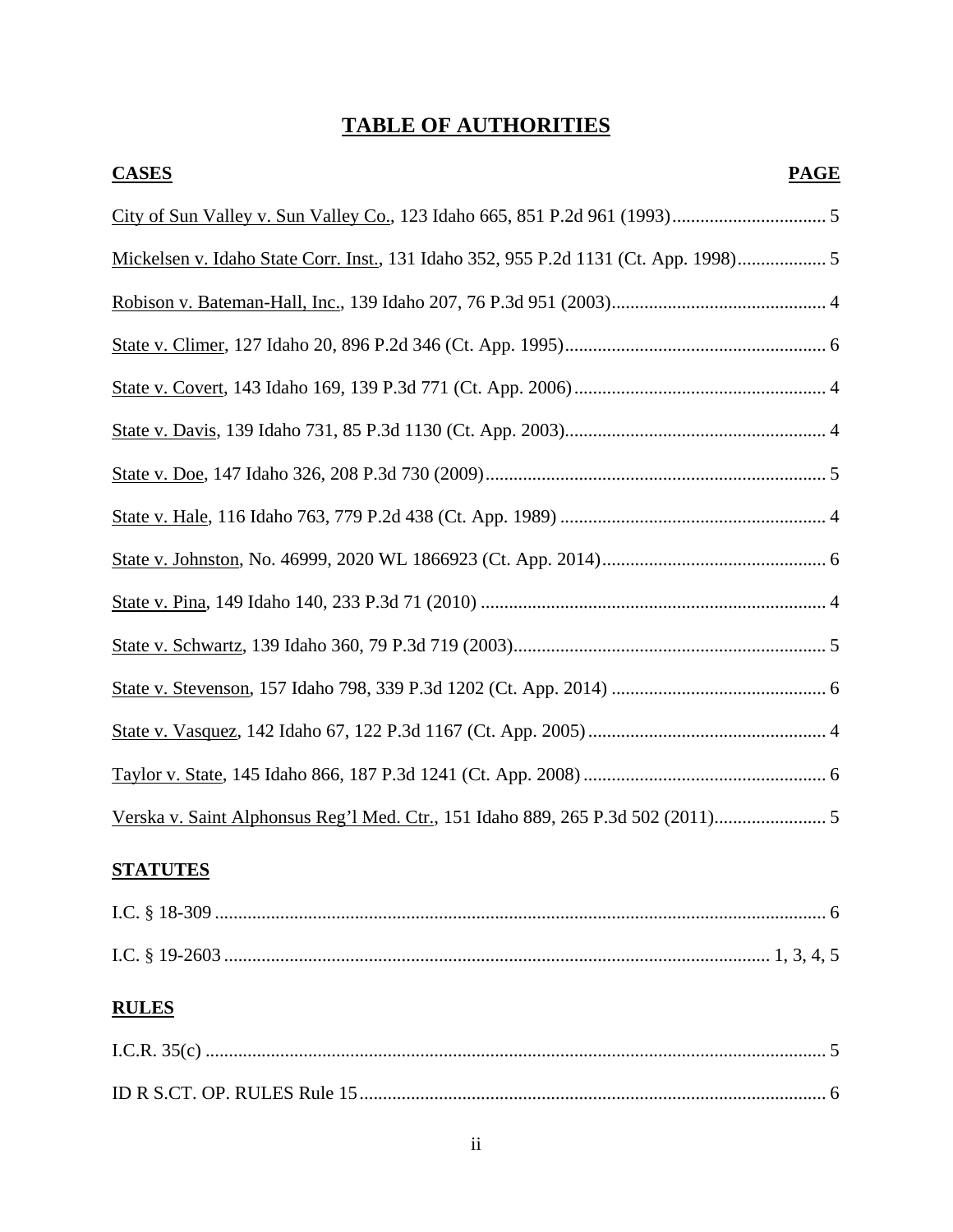#### STATEMENT OF THE CASE

#### Nature of the Case

Philip Raymond Church appeals from the district court's order denying his motion for additional credit for time served.

#### Statement of Facts and Course of Proceedings

In February 2012, Church pled guilty to Conspiracy to Commit Grand Theft by Extortion. (R., pp.41-47.) The district court imposed a unified 14-year sentence with four years fixed, but retained jurisdiction. (R., pp.52-55.) At the conclusion of the period of retained jurisdiction, the district court suspended Church's sentence and placed him on probation. (R., pp.66-71.) After multiple probation violations (R., pp.74-78, 82, 85-90, 92-96, 109), the district court revoked Church's probation and retained jurisdiction a second time (R., pp.111-114). At the conclusion of the second period of retained jurisdiction, the court again suspended Church's sentence and placed him on probation. (R., pp.116-120.) In November 2019, after several more probation violations (R., pp.121-127, 162, 169-170), the court revoked Church's probation, but imposed a reduced unified 10-year sentence with three and one-half years fixed (R., pp.171-174). The court granted Church credit for 860 days already served. (R., p.172.)

In December 2020, Church filed an I.C.R 35(c) motion for additional credit for time served. (R., pp.176-178.) In the motion, Church requested credit for an additional 2,230 days, for a total of 3,090 days. (Id.) Church argued that pursuant to I.C. § 19-2603, he was entitled to credit for all of the time he spent on supervised probation. (Id.)

The district court denied Church's motion. (R., pp.179-183.) The court concluded that pursuant to Idaho law, Church was not entitled to credit for time served while he was out of custody on probation. (Id.) Additionally, in re-calculating the time Church was actually entitled to, the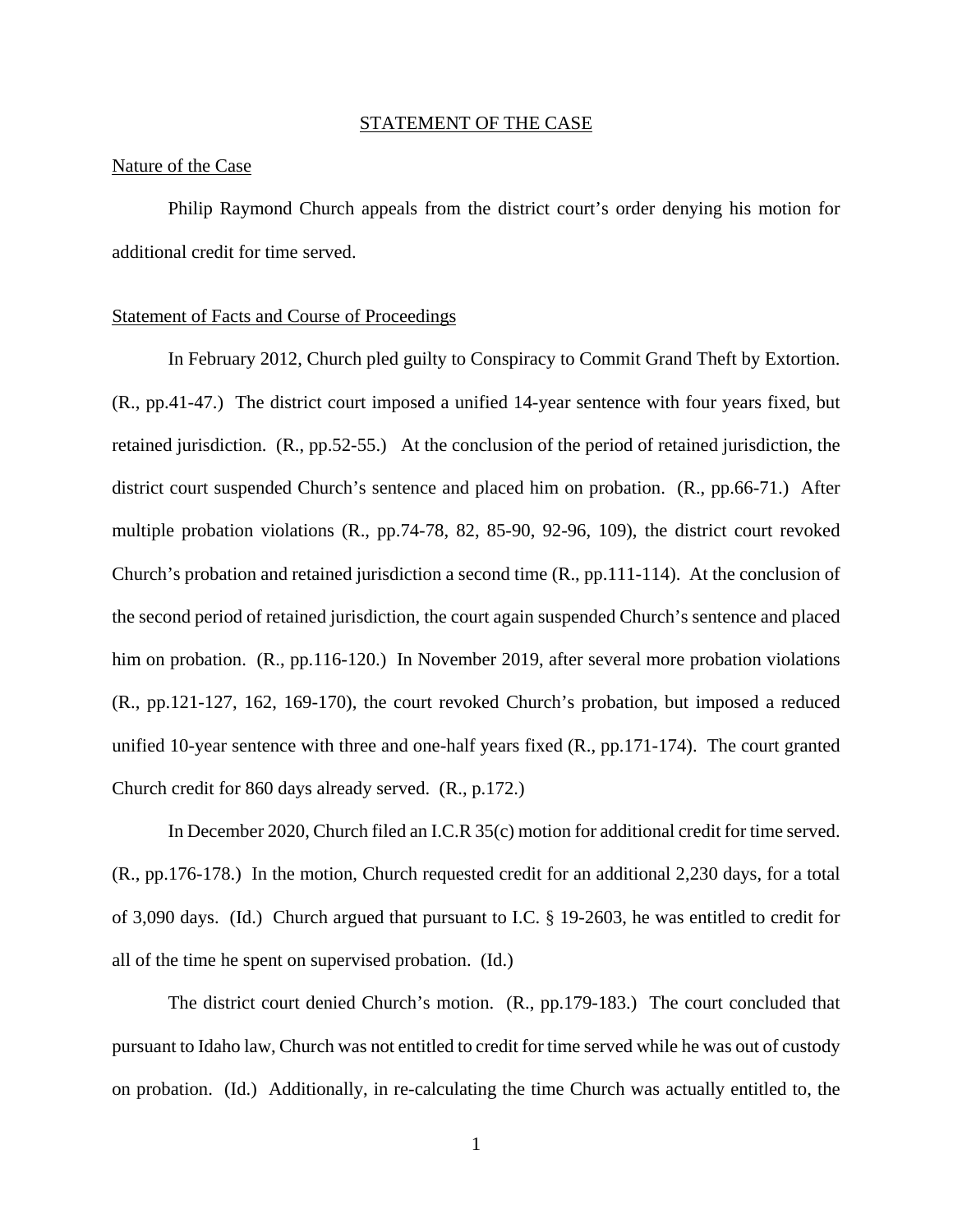court discovered that Church was entitled to only 856 days credit, rather than the previously granted 860 days. (R., p.181.) Church subsequently filed a motion for reconsideration, and to proceed *pro se* in this case. (R., pp.184-188.) The district court denied the motion for reconsideration and granted the motion to proceed *pro se*. (R., pp.194-196.) Church timely appealed from the district court's order denying his motion for additional credit for time served. (R., pp.197-202.)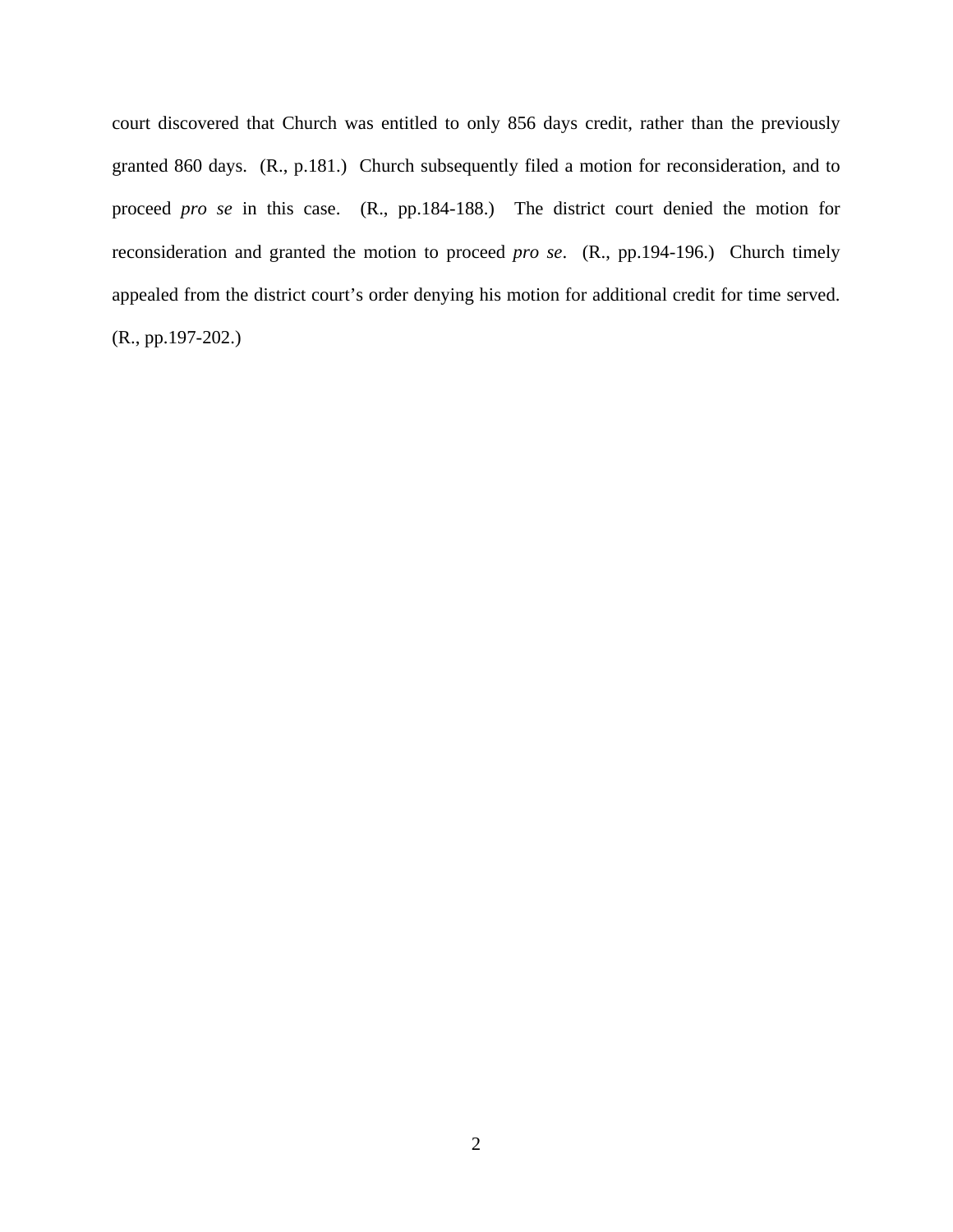#### ISSUE

Church states the issue on appeal as:

 Did the District Court of the Fourth Judicial District of the State of Idaho in and for the County of Ada error [sic] when they [sic] fail[ed] to grant the Defendant time served in according [sic] to Idaho Legislation Idaho Statute section 19-[]2603 (Pronouncement and execution of Judgment After Violation of Probation).

(Appellant's brief, p.12.)

The state rephrases the issue on appeal as:

Has Church failed to demonstrate that the district court erred in denying his motion for additional credit for time served?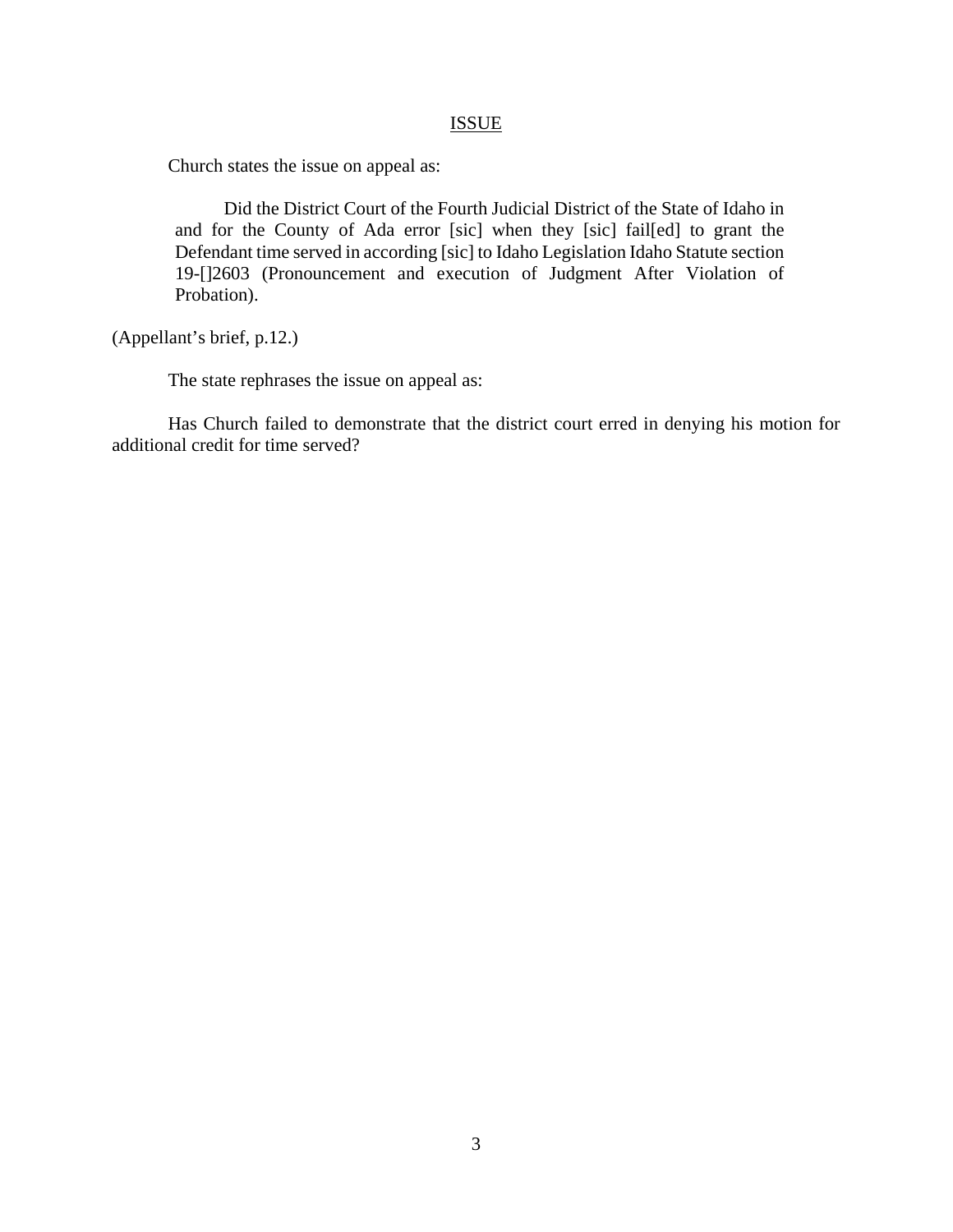#### ARGUMENT

## Church Has Failed To Demonstrate That The District Court Erred In Denying His Motion For Additional Credit For Time Served

#### A. Introduction

Church contends that the district court erred in denying his motion for additional credit for time served. (Appellant's brief, pp.13-16.) Specifically, he contends that the district court erred in concluding that I.C. § 19-2603 did not allow it to grant him credit for time he spent out of custody on supervised probation. (Id.) However, a review of the record reveals that the district court correctly applied the law in denying Church's motion.

#### B. Standard Of Review

 "The question of whether a sentencing court has properly awarded credit for time served to the facts of a particular case is a question of law, which is subject to free review by the appellate courts." State v. Vasquez, 142 Idaho 67, 68, 122 P.3d 1167, 1168 (Ct. App. 2005) (citing State v. Hale, 116 Idaho 763, 779 P.2d 438 (Ct. App. 1989)). The appellate courts "defer to the trial court's findings of fact, however, unless those findings are unsupported by substantial and competent evidence in the record and are therefore clearly erroneous." State v. Covert, 143 Idaho 169, 170, 139 P.3d 771, 772 (Ct. App. 2006) (citing State v. Davis, 139 Idaho 731, 734, 85 P.3d 1130, 1133 (Ct. App. 2003)).

## C. The District Court Correctly Determined That Church Was Not Entitled To Credit For Time Served For The Periods He Was Out Of Custody And On Supervised Probation

The objective of statutory interpretation is to give effect to legislative intent. State v. Pina, 149 Idaho 140, 144, 233 P.3d 71, 75 (2010); Robison v. Bateman-Hall, Inc., 139 Idaho 207, 210, 76 P.3d 951, 954 (2003). Because the best guide to legislative intent is the wording of the statute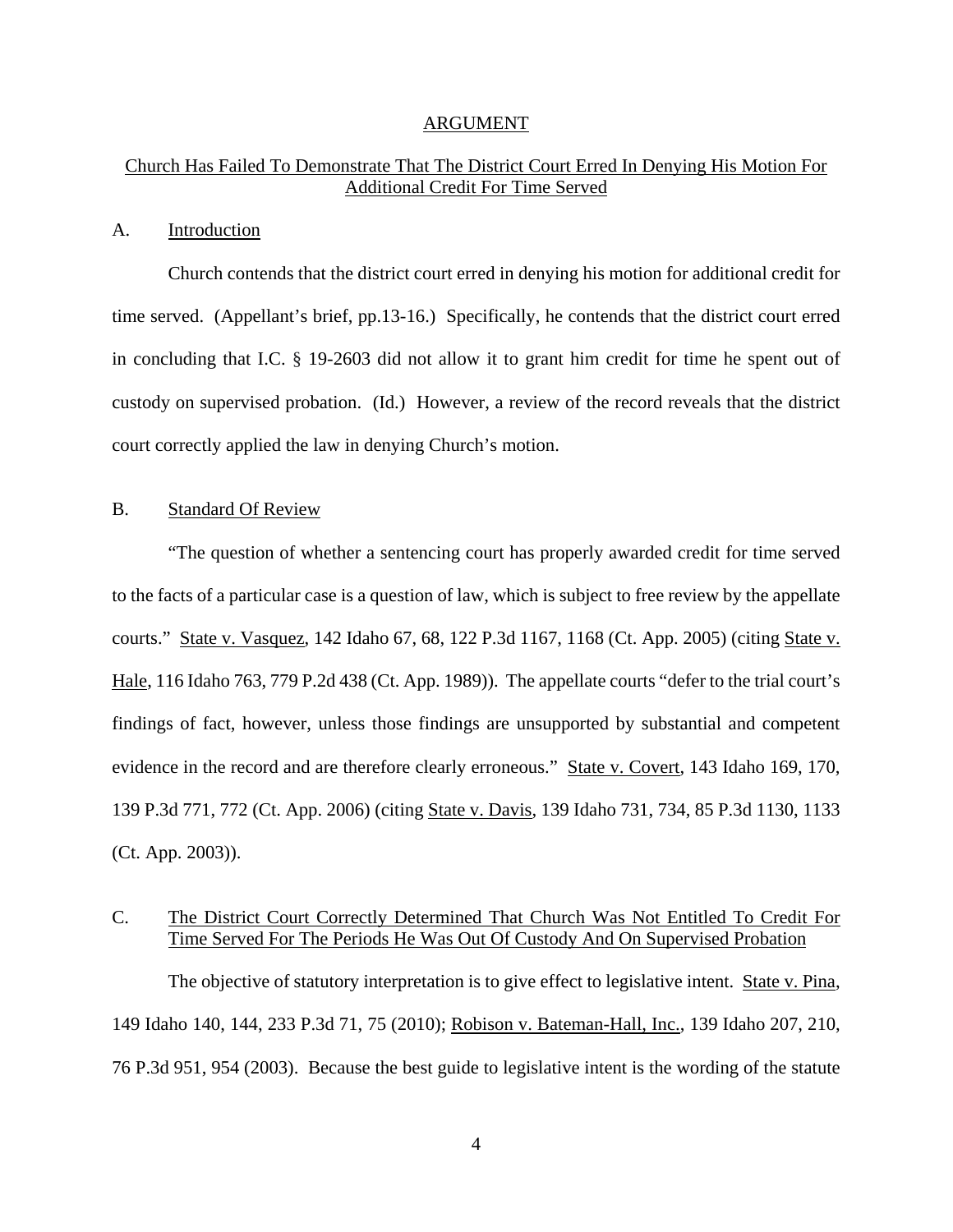itself, the interpretation of a statute must begin with its literal words. Verska v. Saint Alphonsus Reg'l Med. Ctr., 151 Idaho 889, 893, 265 P.3d 502, 506 (2011); State v. Doe, 147 Idaho 326, 328, 208 P.3d 730, 732 (2009). The words of a statute "'must be given their plain, usual, and ordinary meaning; and the statute must be construed as a whole. If the statute is not ambiguous, this Court does not construe it, but simply follows the law as written.'" Verska, 151 Idaho at 893, 265 P.3d at 506 (quoting State v. Schwartz, 139 Idaho 360, 362, 79 P.3d 719, 721 (2003)). "[W]here statutory language is unambiguous, legislative history and other extrinsic evidence should not be consulted for the purpose of altering the clearly expressed intent of the legislature." Id. (quoting City of Sun Valley v. Sun Valley Co., 123 Idaho 665, 667, 851 P.2d 961, 963 (1993)).

Idaho Criminal Rule 35(c) provides that defendant may make a motion to correct a court's computation of credit for time served at any time. Idaho Code § 19-2603 provides that a defendant is entitled to receive credit for: (1) "time served from the date of service of a bench warrant issued by the court after a finding of probable cause to believe the defendant has violated a condition of probation"; (2) "for any time served following an arrest of the defendant pursuant to section 20- 227, Idaho Code"; and (3) "for any time served as a condition of probation under the withheld judgment or suspended sentence."

In this case, the district court properly recognized that Church was not entitled to credit for time he spent out of custody and on probation.<sup>[1](#page-8-0)</sup> The plain language of I.C.  $\S$  19-2603 permits credit for time served only for time *actually served* following an arrest, the service of a

 $\overline{a}$ 

<span id="page-8-0"></span><sup>&</sup>lt;sup>1</sup> In denying Church's motion, the district court also recalculated Church's credit for time served and reduced the amount of days from 860 to 856; and concluded that it did not have authority to consider Church's request with respect to the time Church served in prison after the November 2019 execution of his sentence, as such challenges can only be made in habeas litigation (citing Mickelsen v. Idaho State Corr. Inst., 131 Idaho 352, 355, 955 P.2d 1131, 1134 (Ct. App. 1998)). (R., pp.179-183). On appeal, Church does not challenge either of these determinations. (See generally Appellant's brief.)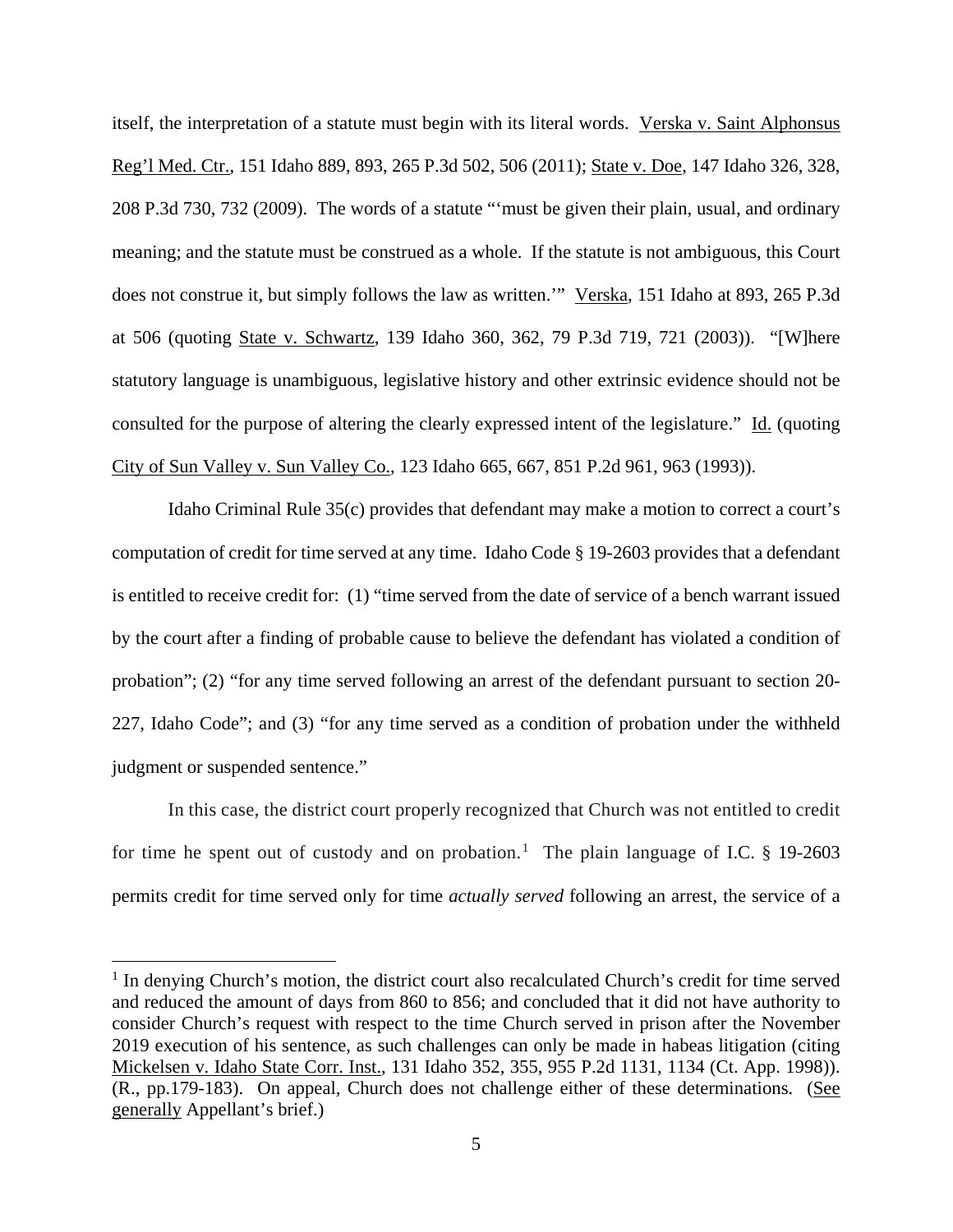bench warrant, or where jail time is served as a condition of probation. As the Idaho Court of Appeals further recognized in rejecting a similar to Church's in State v. Stevenson, 157 Idaho 798, 801-802, 339 P.3d 1202, 1205-1206 (Ct. App. 2014), under Idaho law, "credit for time served is awarded only for periods of *incarceration*." (emphasis in original) (citing I.C. § 18-309; Taylor v. State, 145 Idaho 866, 869, 187 P.3d 1241, 1244 (Ct. App. 2008); State v. Climer, 127 Idaho 20, 22, 896 P.2d 346, 348 (Ct. App. 1995)). Since credit for time served is awarded only for periods of *incarceration*, and Church was not incarcerated while he was out of custody on probation, he, like Stevenson, was not entitled to credit for time during periods in which his sentence was suspended and he was on probation.

The only authority Church cites in support of his contrary interpretation of I.C. § 19-2603 is an unpublished<sup>[2](#page-9-0)</sup> Court of Appeals opinion, State v. Johnston, No. 46999, 2020 WL 1866923 (Ct. App. 2020) (unpublished). Church asserts that in that case, Johnston "received credit for time serve<sup>[d]</sup> while on probation when his probation was revoked." (Appellant's brief, p.14.) This is incorrect. The issue in Johnston was whether the defendant was entitled to credit for time served upon the *issuance* of a bench warrant, or only upon the actual *service* of that warrant. Johnston, 2020 WL 1866923. Johnston did not seek, and was not granted, credit for time while he was out of custody on probation. See id.

Because the district court correctly concluded that Church was not entitled to credit for time served during the periods he was out of custody and on supervised probation, Church cannot demonstrate that the district court erred in denying his motion requesting such.

 $\overline{a}$ 

<span id="page-9-0"></span> $2$  As an unpublished opinion, Johnston is subject to the rule, quoted in the Johnston opinion itself, that "[e]xcept to the extent required by res judicata, collateral estoppel, the law of the case doctrine or any other similar principle of law, no unpublished opinion shall be cited as authority to any court." See also Idaho Supreme Court Operating Rule 15. The state cites Johnston not as authority, but only to respond to Church's incorrect assertion about that case.